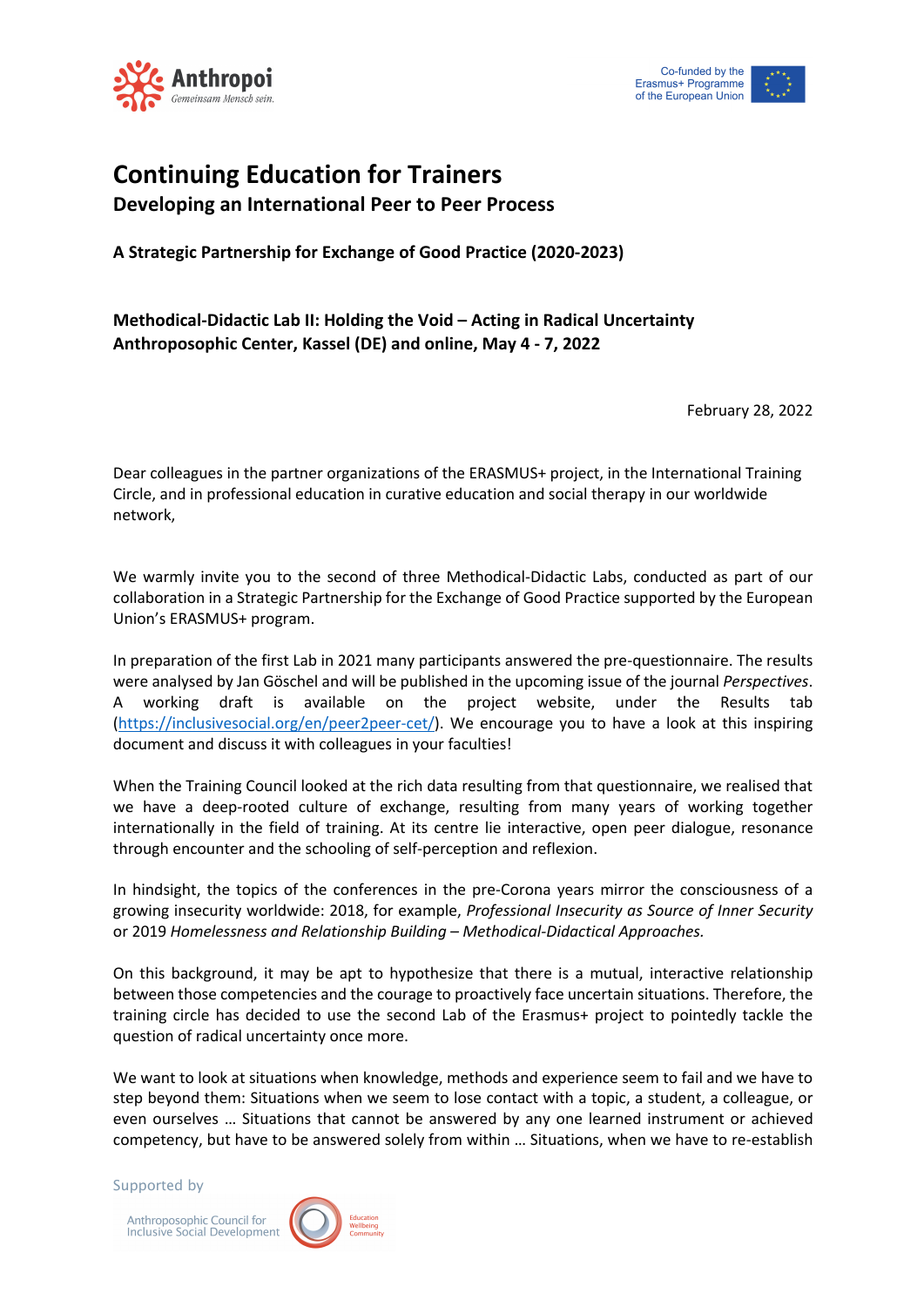contact, first with ourselves, then with others, through that foggy field of "nothingness", where at first we really do not know how to do just that. We all know this experience individually from personal crises and from challenging social or training situations. Since the common experience of the worldwide Covid crisis, we also know it as humankind.

In a wider sense, this year's topic moves a step onward from the first lab's topic of *Being Touched and Being in Touch – Sich berühren lassen* in 2021, and we go "beyond" touch: What happens when we seem to lose touch? What phenomena can we observe from the inside? How do we react? What past experiences and feelings are being triggered, what will impulses do we perceive and why do we or don't we follow them: And what happens in our environment in such a situation: What phenomena can we observe in the world around us? How can we hold and guide ourselves – and others – through this experience of insecurity?

For the 2<sup>nd</sup> Lab of the Erasmus+ project aimed at developing our strategic partnership, we would like to exchange our experiences and questions on this topic, particularly regarding these training related questions:

- How do we work in our training settings when certainties are radically gone and when, even if only for a split-second, there seems to be literally *nothing* to hold onto?
- What are our personal experiences in such a situation?
- Can we sharpen our consciousness for such situations?
- Are there maybe ways of consciously and courageously stepping into this "nothingness"?
- Can we re-link this to the methods we use, but in a new, individual way?
- Do we find inspiration for these situations in the Curative Education Course?
- And, last but not least, in what way do our trainings open experiential spaces to enable the students to face just such situations?

We would like to warmly invite you to tackle this challenging topic with us, at our 2<sup>nd</sup> Erasmus+ Lab, from May  $4<sup>th</sup>$  to May  $7<sup>th</sup>$ , 2022. We will have lectures, a world-café, conversation and working groups. Looking forward to seeing you all – in person in Kassel or online via Zoom.

For the Training Council (Project Coordination)

Jan Göschel Annette Pichler